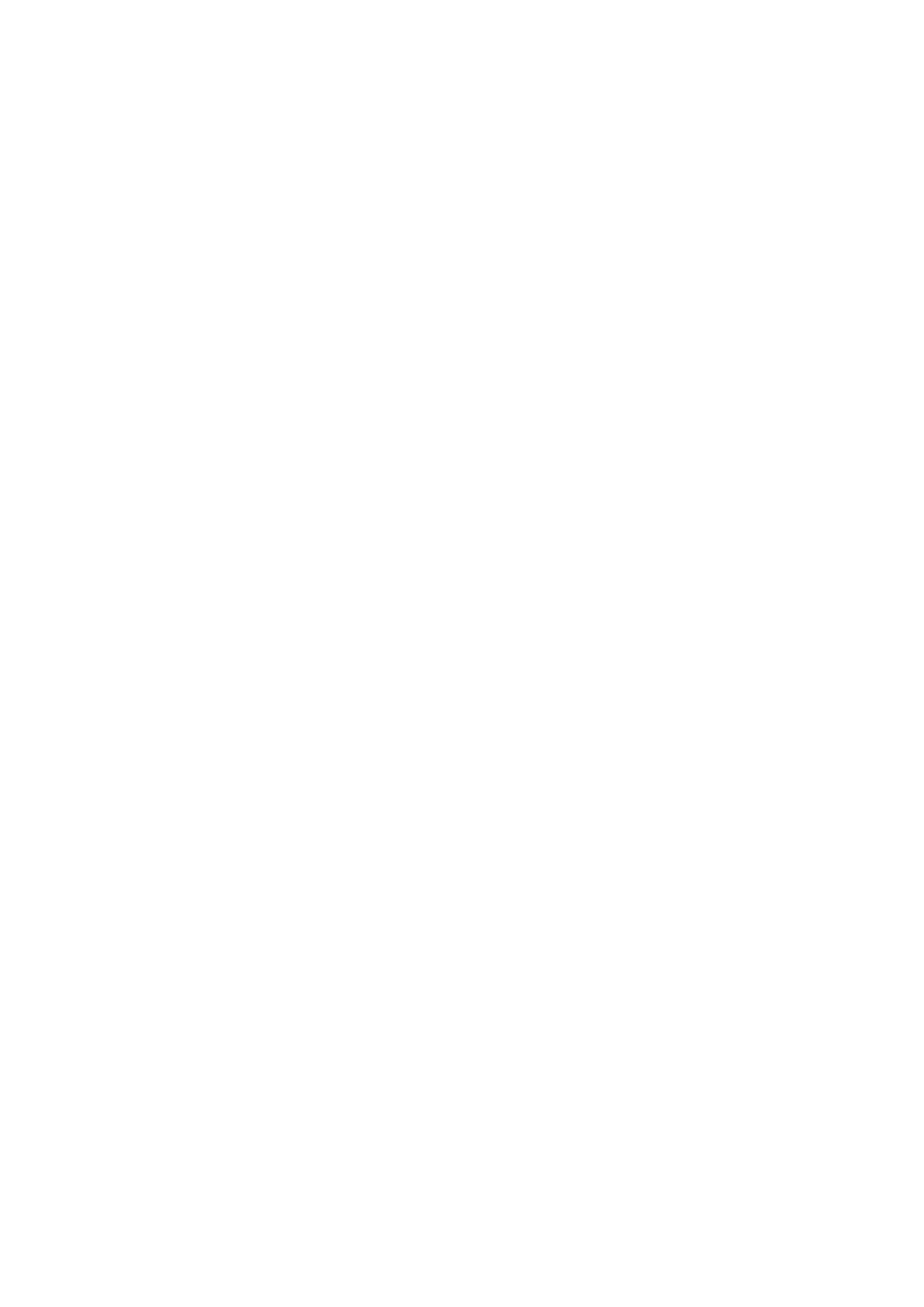## **NORTHERN TERRITORY OF AUSTRALIA**

As in force at 15 July 2001 \_\_\_\_\_\_\_\_\_\_\_\_\_\_\_\_\_\_\_\_

\_\_\_\_\_\_\_\_\_\_\_\_\_\_\_\_\_\_\_\_

#### **ENERGY RESOURCE CONSUMPTION LEVY ACT**

An Act to impose a levy on the consumption of certain energy resources

#### **Part I Preliminary**

#### **1 Short title**

This Act may be cited as the *Energy Resource Consumption Levy Act*.

#### **2 Commencement**

This Act shall come into operation on 1 December 1985.

#### **3 Interpretation**

(1) In this Act, unless the contrary intention appears:

*approved* means approved by the Commissioner.

**Commissioner** means the person for the time being holding the office of Commissioner of Taxes under the Taxation office of Commissioner of Taxes under the *(Administration) Act*.

#### *consumer* means:

- (a) in the case of a person who consumes or has at any time consumed levy oil but is not a member of a group – that person; or
- (b) in the case of such a person who is a member of a group  $$ that group.

*consumption year* means a period of 12 months commencing with the first day of the month in respect of which a consumer is required to register under section 7.

*energy resource consumption levy* or *levy* means the levy imposed under section 6.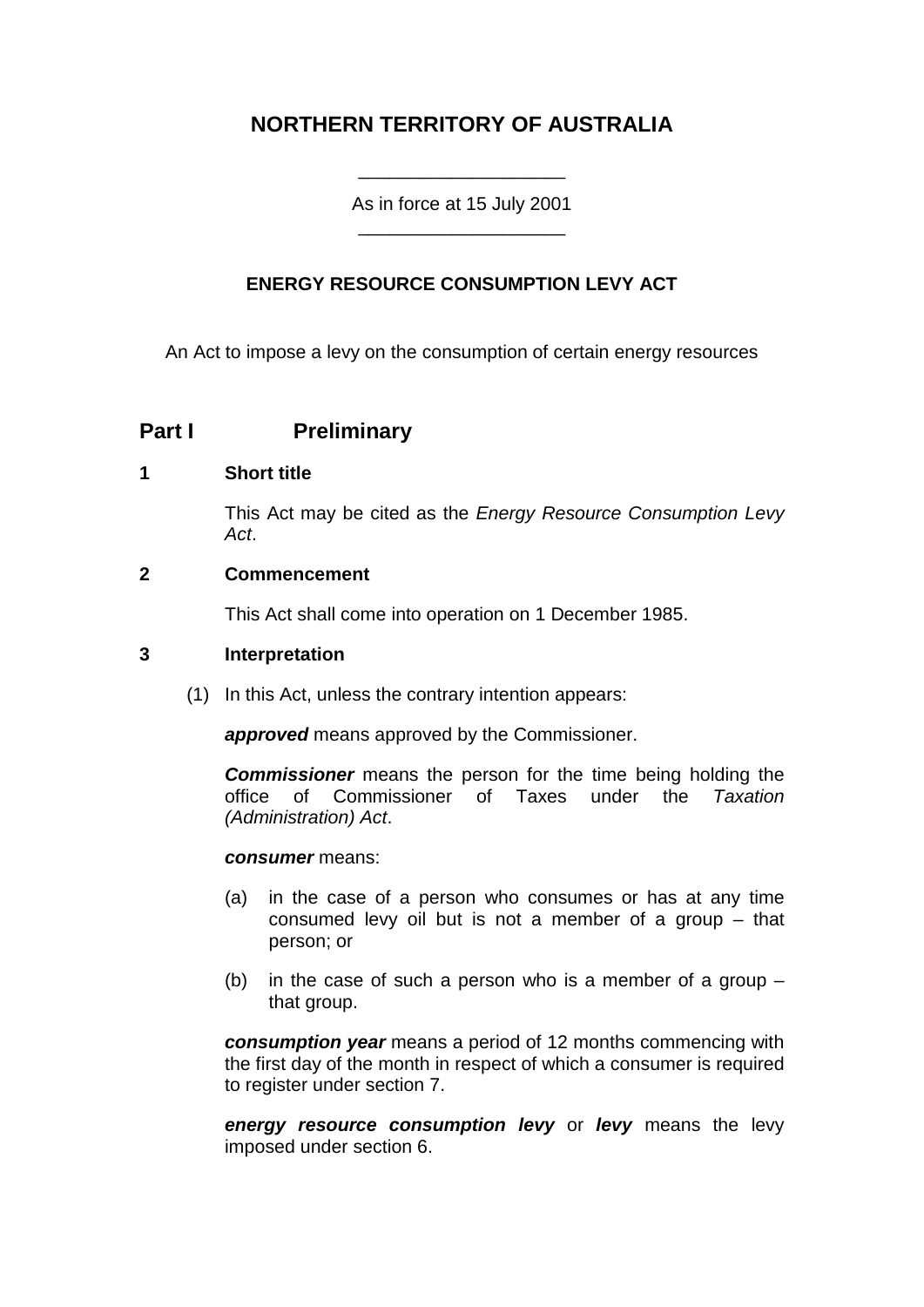*fuel oil or distillate* means oil having characteristics which, among persons experienced in the petroleum industry, would generally cause the oil to be regarded as fuel oil or, as the case may be, distillate.

*group* means a group within the meaning of section 4.

*levy oil* means fuel oil or distillate and includes such other oil as may be prescribed as being levy oil, but does not include levy oil which the Commissioner is satisfied is consumed in or by a motor vehicle.

*motor vehicle* means any motor vehicle whether capable of being used on or off a road, and includes a ship, boat or other vessel, and also includes an aircraft or hovercraft.

*registered consumer* means a consumer registered under section 7(1).

- (2) Where there is disagreement between the Commissioner and a person as to whether oil is levy oil for the purposes of this Act, the Commissioner shall refer the matter to the Secretary of the Department of Mines and Energy for decision, which decision shall be final.
- (3) Where a consumer is a group, the member of that group that is or appears to be the greatest consumer of levy oil in a consumption year shall, for all the purposes of this Act, be deemed to be the group and liable accordingly.

#### **4 Groups**

- (1) For the purposes of this Act, 2 corporations constitute a group if they are, by reason of section 50 of the Corporations Act 2001, to be deemed, for the purposes of that Act, to be related to each other.
- (2) For the purposes of this Act, where the same person has, or the same persons together have, a controlling interest, as referred to in subsection (3), in each of 2 businesses, the persons who carry on those businesses constitute a group.
- (3) For the purposes of subsection (2), the same person has, or the same persons together have, a controlling interest in each of 2 businesses if that person has, or those persons have together, a controlling interest under any of the following paragraphs in one of the businesses and a controlling interest under the same or another of the following paragraphs in the other business: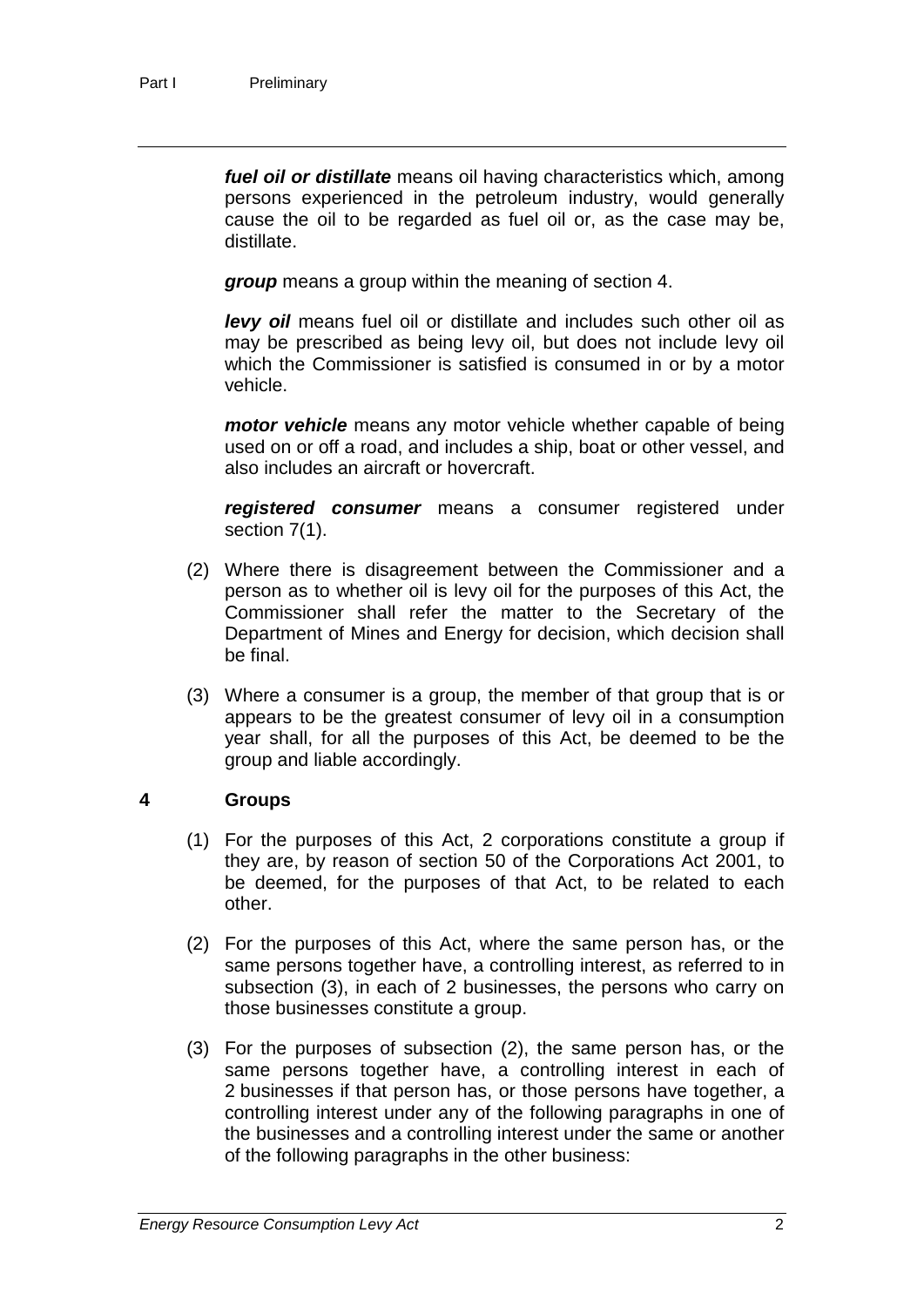- (a) a person has, or persons together have, a controlling interest in a business, being a business carried on by a corporation, if the directors, a majority of the directors or one or more of the directors, being directors or a director who are or is entitled to exercise a majority in voting power at meetings of the directors of the corporation are or is accustomed or under an obligation, whether formal or informal, to act in accordance with the directions, instructions or wishes of that person or of those persons acting together;
- (b) a person has, or persons together have, a controlling interest in a business, being a business carried on by a corporation that has a share capital, if that person or those persons acting together could, whether directly or indirectly, exercise, control the exercise of, or substantially influence the exercise of, 50% or more of the voting power attached to voting shares issued by the corporation;
- (c) a person has, or persons together have, a controlling interest in a business, being a business carried on by a partnership, if that person or those persons:
	- (i) owns, or together own, (whether beneficially or not) 50% or more of the capital of the partnership; or
	- (ii) is, or are together, entitled (whether beneficially or not) to 50% or more of the profits of the partnership;
- (d) a person has, or persons together have, a controlling interest in a business, being a business carried on under a trust, if that person (whether or not as the trustee of another trust) is the beneficiary, or those persons (whether or not as the trustees of another trust) are together the beneficiaries, in respect of 50% or more of the value of the interests in the first-mentioned trust;
- (e) a person has a controlling interest in a business if, whether or not he is a trustee of a trust, he is the sole owner of the business, and persons, being 2 or more trustees of a trust, have a controlling interest in a business if they are the owners of the business.
- (4) Where a corporation has a controlling interest under subsection (3) in a business, it shall be deemed to have a controlling interest in any other business in which another corporation that is, by reason of section 50 of the Corporations Act 2001, to be deemed for the purposes of that Act to be related to it, has a controlling interest.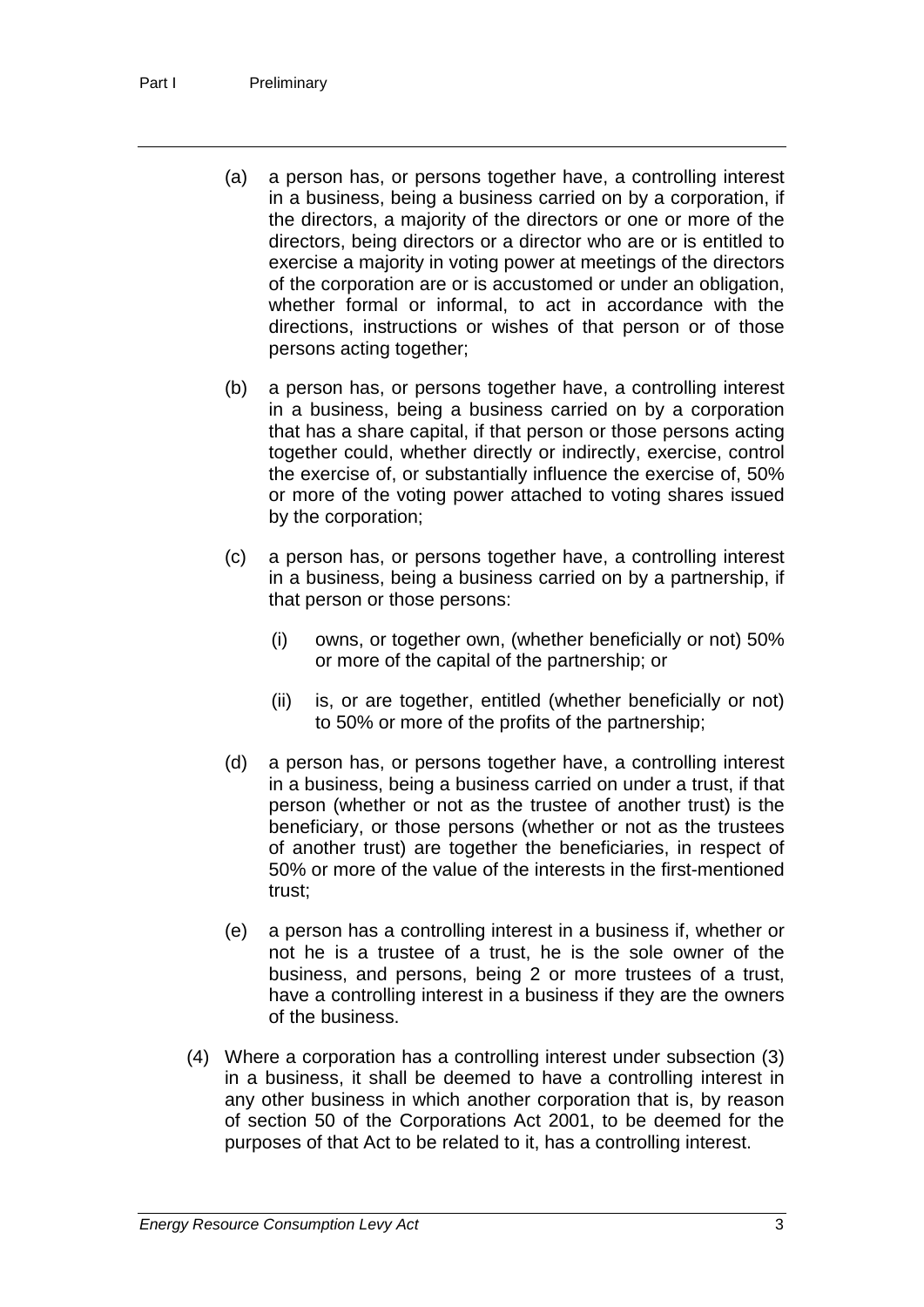- (5) Where:
	- (a) a person has, or persons together have, a controlling interest under subsection (3) in a business; and
	- (b) the person or persons who carries or carry on that business has or have such a controlling interest in another business,

the person or persons referred to in paragraph (a) shall be deemed to have a controlling interest in the business referred to in paragraph (b).

- (6) Where:
	- (a) a person is a beneficiary under a trust; or
	- (b) two or more persons together are beneficiaries under a trust,

in respect of 50% or more of the value of the interests in that trust and the trustee has or trustees have under subsection (3), a controlling interest in a business, that beneficiary or those beneficiaries shall, for the purposes of subsection (3), be deemed to have a controlling interest in that business.

- (7) In this section, *corporation* has the same meaning as in the Corporations Act 2001.
- (8) Nothing in this section shall apply to or in relation to a person or corporation that does not consume levy oil in the Territory.

#### **5 Act to bind Crown**

This Act binds the Crown.

#### **Part II Energy resource consumption levy**

#### **6 Imposition of levy**

- (1) Subject to this Act, a levy is payable to the Crown by a consumer on the total quantity of levy oil consumed in the Territory by that consumer during a consumption year.
- (2) The rate of levy is \$1 for each unit of 1,000 litres or part of such unit of levy oil consumed.
- (3) No levy is payable where the levy oil consumed by a consumer during a consumption year or such shorter period as the consumer is a consumer is 10,000,000 litres or less.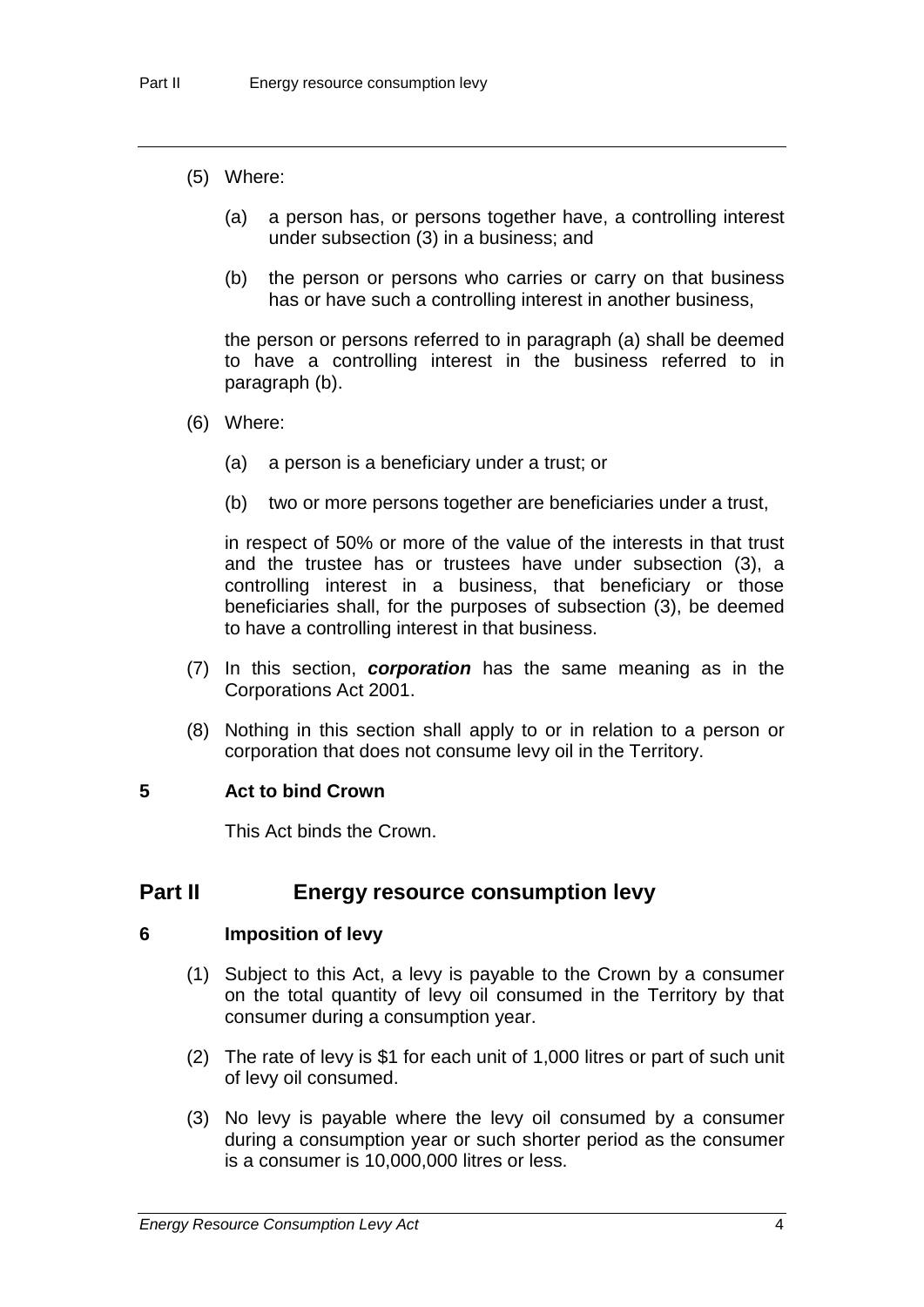#### **7 Registration**

- (1) A consumer who:
	- (a) consumed more than 830,000 litres of levy oil in any month during the period of 12 months immediately preceding the commencement of this Act; or
	- (b) being a group, the members of which consumed in the aggregate more than 830,000 litres of levy oil in any month during the period of 12 months immediately preceding the commencement of this Act,

shall, within 15 days after the commencement of this Act, apply to the Commissioner in accordance with an approved form for registration under this Act.

Penalty: \$1,000.

(2) A consumer to which subsection (1) does not apply who in any month consumes more than 830,000 litres of levy oil shall, within 15 days after the expiry of the month during which the levy oil was consumed, apply to the Commissioner in accordance with an approved form for registration under this Act.

Penalty: \$1,000.

(3) Upon receipt of an application under subsection (1) or (2), the Commissioner shall register the applicant by entering the applicant's name in a register kept by him for the purpose, and shall then give notice of the registration to the applicant.

#### **8 Returns**

- (1) A registered consumer or consumer required under section 7 to apply for registration shall, within 15 days after the expiry of each month, furnish to the Commissioner in an approved form, a return specifying:
	- (a) the number of litres of levy oil consumed by the consumer during that month; and
	- (b) the total number of litres of levy oil consumed by the consumer:
		- (i) since the beginning of the month during which his liability to register under this Act first arose; or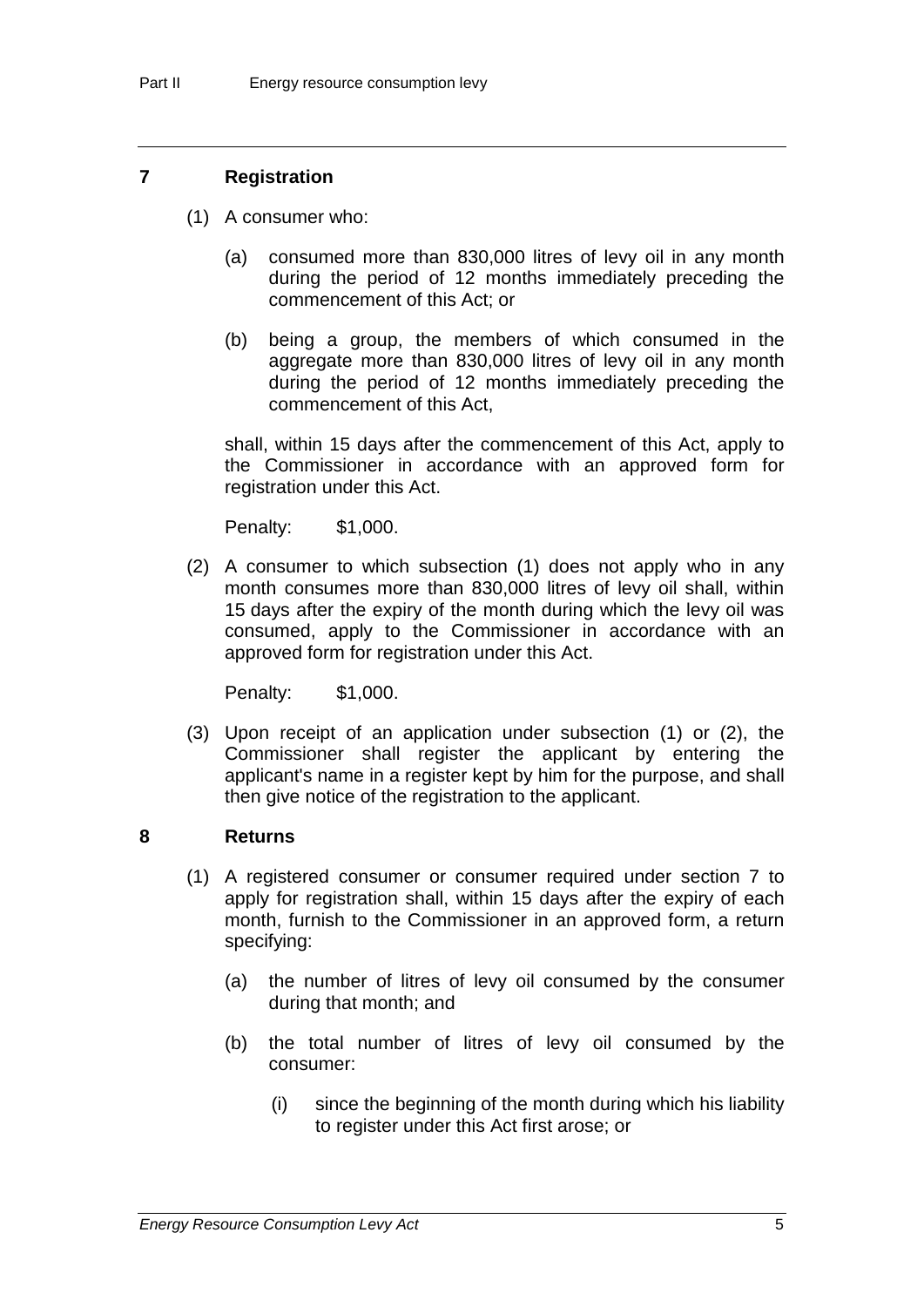(ii) since the beginning of the consumer's consumption year,

whichever is the later.

Penalty: \$1,000.

- (2) Within 15 days after the expiry of a registered consumer's consumption year or the expiry of the month during which a registered consumer ceases to be a consumer, the registered consumer, instead of a return furnished under subsection (1), shall furnish to the Commissioner in an approved form, a return specifying:
	- (a) the number of litres of levy oil consumed by the consumer during the previous month;
	- (b) the total number of litres of levy oil consumed by the consumer during the consumption year or, as the case may be, until the consumer ceased to be a consumer; and
	- (c) details of any levy paid in respect of levy oil consumed during the period to which the return relates.

Penalty: \$1,000.

- (3) A consumer may, in a return under this section, specify the quantity of levy oil consumed in or by a motor vehicle.
- (4) A return under this section shall contain such other information as the Commissioner may specify.
- (5) A return under this section shall be verified by the signature of a senior administrative officer of the consumer.
- (6) A registered consumer or person required under section 7 to apply for registration shall, so long as he remains a consumer, continue to furnish returns under this section notwithstanding that the consumption of levy oil in any month may be less than 830,000 litres.

#### **9 Additional returns and information**

The Commissioner may, by notice in writing, require a consumer or a person to furnish to him, within the time specified in the notice:

- (a) such return or such further or fuller return; or
- (b) such information to verify the content of any return,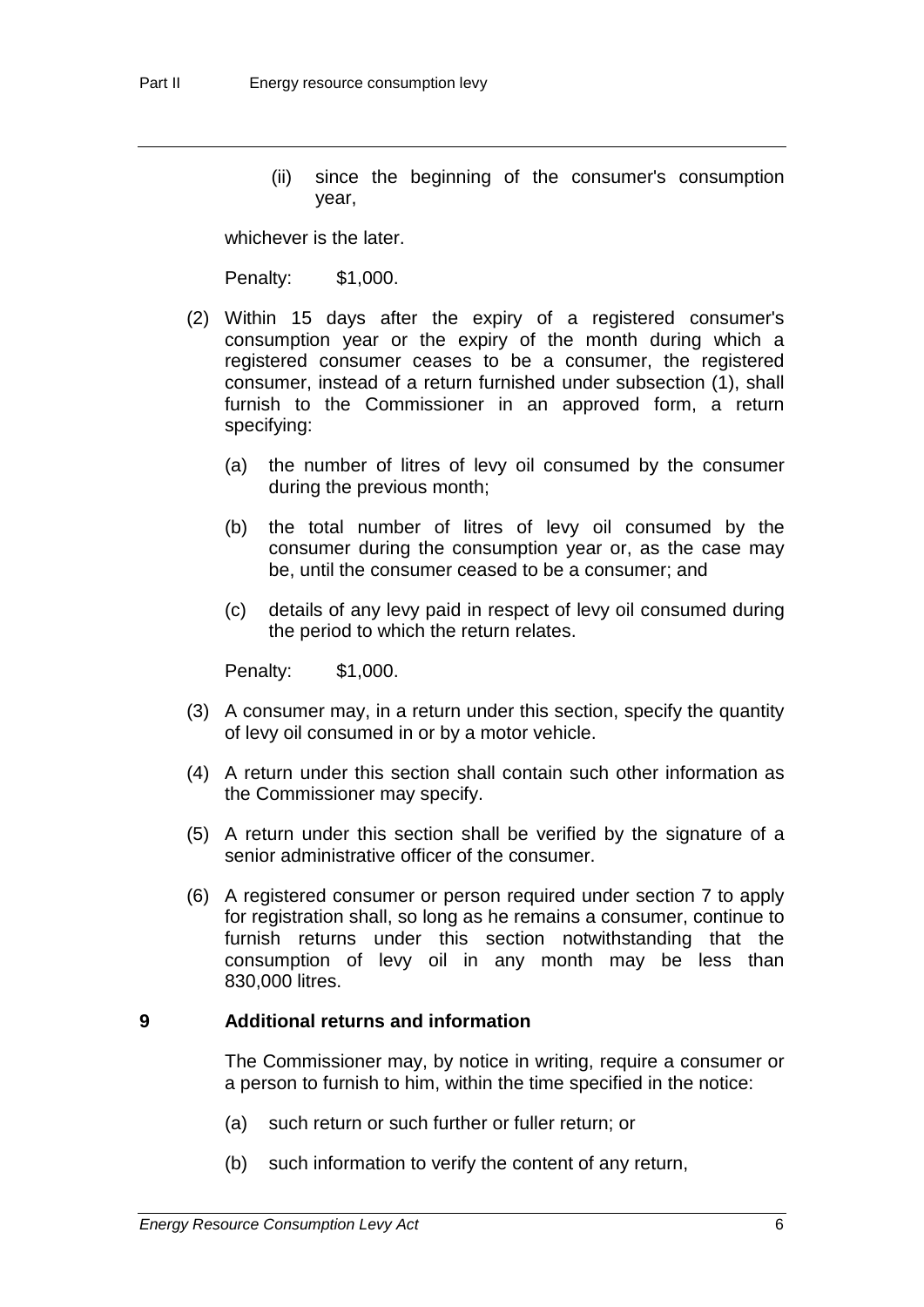as the Commissioner requires.

Penalty: \$1,000.

#### **10 Calculation of levy**

- (1) Where:
	- (a) a return under section 8 is a first return or is the first return in a new consumption year; and
	- (b) the product of the number of litres of levy oil disclosed as being consumed multiplied by 12 exceeds 10,000,000,

levy is calculated in accordance with the following formula:

$$
\$1 \, x \frac{\text{A}}{1,000}
$$

where A is the number of litres of levy oil disclosed as being consumed.

- (2) Where:
	- (a) a return under section 8 discloses that levy oil has been consumed during 2 or more immediately preceding months; and
	- (b) the product of the average number of litres of levy oil disclosed as being consumed each month during the period covered by the return multiplied by 12 exceeds 10,000,000,

levy is calculated in accordance with the following formula:

$$
1 x \frac{A}{1,000}
$$
 B

where:

*A* is the total number of litres of levy oil disclosed as being consumed each month during that period. and

*B* is any levy already paid in respect of levy oil disclosed as being consumed each month during that period.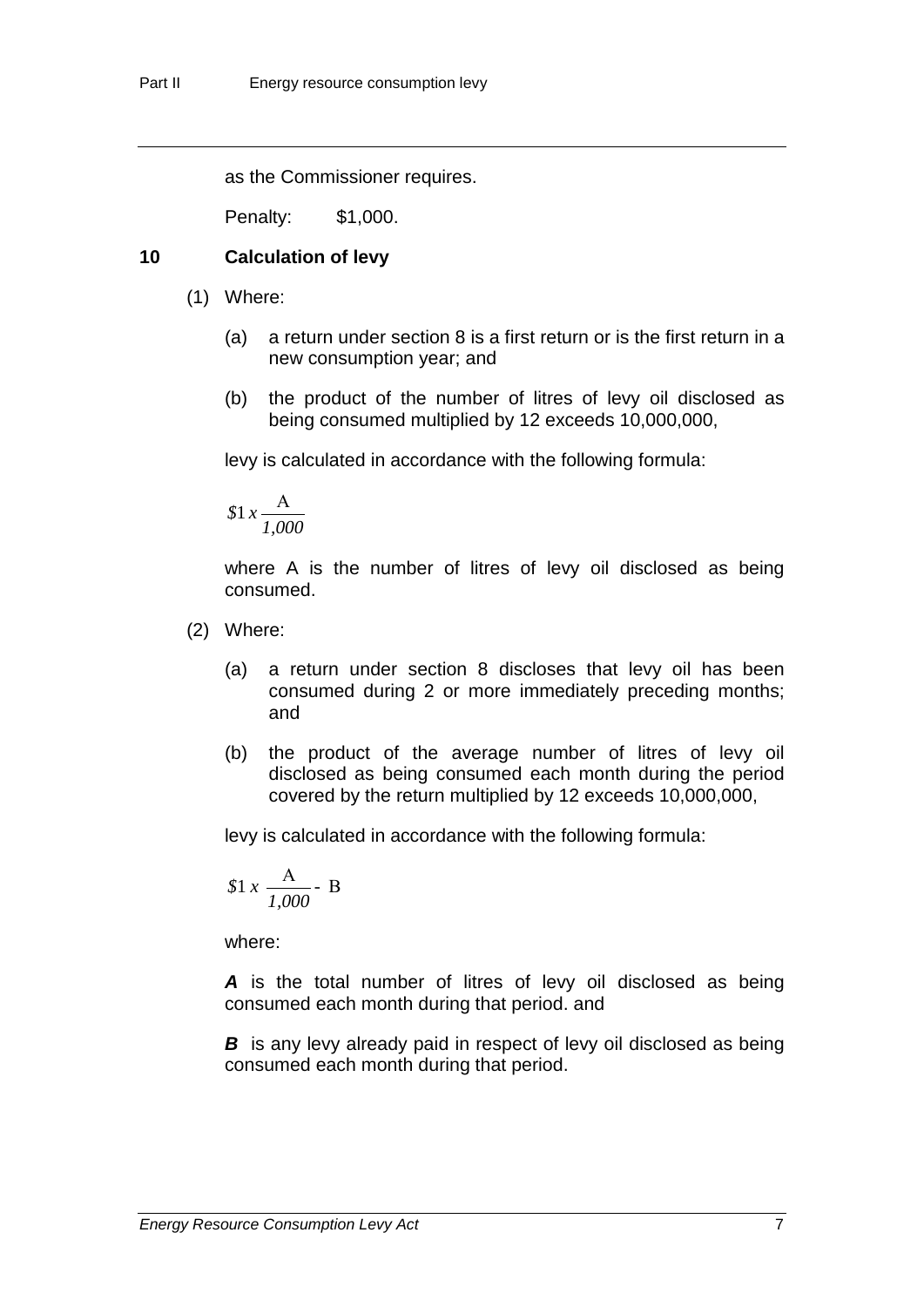(3) Where an annual return or a final return under section 8(2) discloses that the total number of litres of levy oil consumed during the consumption year or part to which the return relates exceeds 10,000,000, a levy is calculated in accordance with the following formula:

$$
1 \times \frac{A}{1,000}
$$
 B

where:

*A* is the total number of litres of levy oil disclosed as being consumed during that consumption year or that part. and

*B* is any levy already paid in respect of levy oil disclosed as being consumed during that consumption year or that part.

#### **11 Payment of levy**

A consumer liable to pay a levy calculated in accordance with section 10 shall pay that levy to the Commissioner within the time which the consumer is required to furnish a return relating to the month or other period in respect of which the levy is payable.

#### **12 Refunds**

- (1) Where the Commissioner is satisfied that a consumer who has paid a levy in respect of a consumption year or such shorter period in relation to which he was a consumer did not consume more than 10,000,000 litres of levy oil in that year or shorter period, the Commissioner shall refund to the consumer the amount of levy so paid.
- (2) Where the Commissioner is satisfied that a levy has been overpaid in respect of a consumption year or such shorter period in relation to which the levy payer was a consumer, the Commissioner may refund to the consumer who paid the levy the amount found to be overpaid.

#### **13 Liquidator to give notice**

(1) A person who is the liquidator of a company which has been a consumer registered or required to be registered under this Act shall, within 15 days after he has become liquidator, serve on the Commissioner notice in writing of his appointment.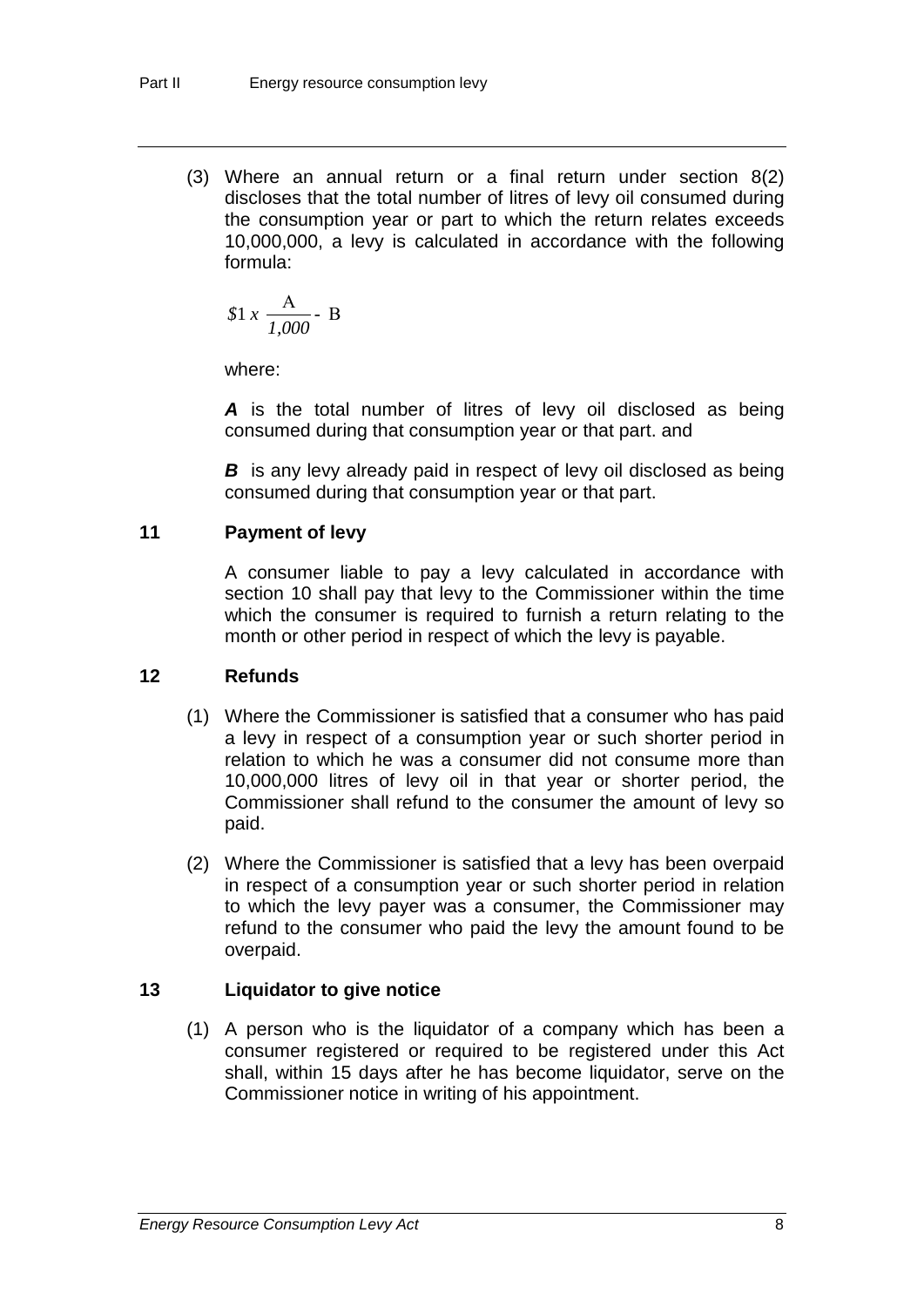- (2) The Commissioner shall, as soon as practicable after a notice under subsection (2) has been served on him, advise the liquidator of the amount which appears to the Commissioner to be sufficient to provide for any levy which then is or will become payable by the company.
- (3) A liquidator shall:
	- (a) not without leave of the Commissioner part with any of the assets of the company of which he is the liquidator until he has been so advised;
	- (b) set aside out of the assets available for the payment of a levy payable under subsection (2) assets to the value of the amount so notified, or the whole of the assets so available if they are of less than that value; and
	- (c) to the extent of the value of the assets which he is so required to set aside, be liable as trustee to pay the levy.
- (4) Where a liquidator fails to comply with any provision of this section or fails as trustee to pay the levy for which he is liable under subsection (3), he shall, to the extent of the value of the assets of which he has taken possession and which are, or were at the time, available to him for the payment of the levy, be personally liable to pay the levy, and shall be guilty of an offence.

Penalty: \$1,000.

- (5) Where more persons than one are appointed liquidators or are required by law to carry out the winding-up of a company, the obligations and liabilities attaching to a liquidator under this section shall attach to each of those persons and, where any one of those persons has paid the levy due in respect of the company being wound up, the other person or persons shall each be liable to pay that person his equal share of the amount of the levy so paid.
- (6) Notwithstanding anything in this section, all costs, charges and expenses which, in the opinion of the Commissioner, have been properly incurred by the liquidator in the winding-up of a company, including the remuneration of the liquidator, may be paid out of the assets of the company in priority to any levy payable in respect of the company.

#### **14 Recovery of levy paid on behalf of another**

(1) A consumer who pays a levy under this Act, being a consumer who is a member of a group and is deemed under section 3(3) to be that group, shall be entitled to recover as a debt from each other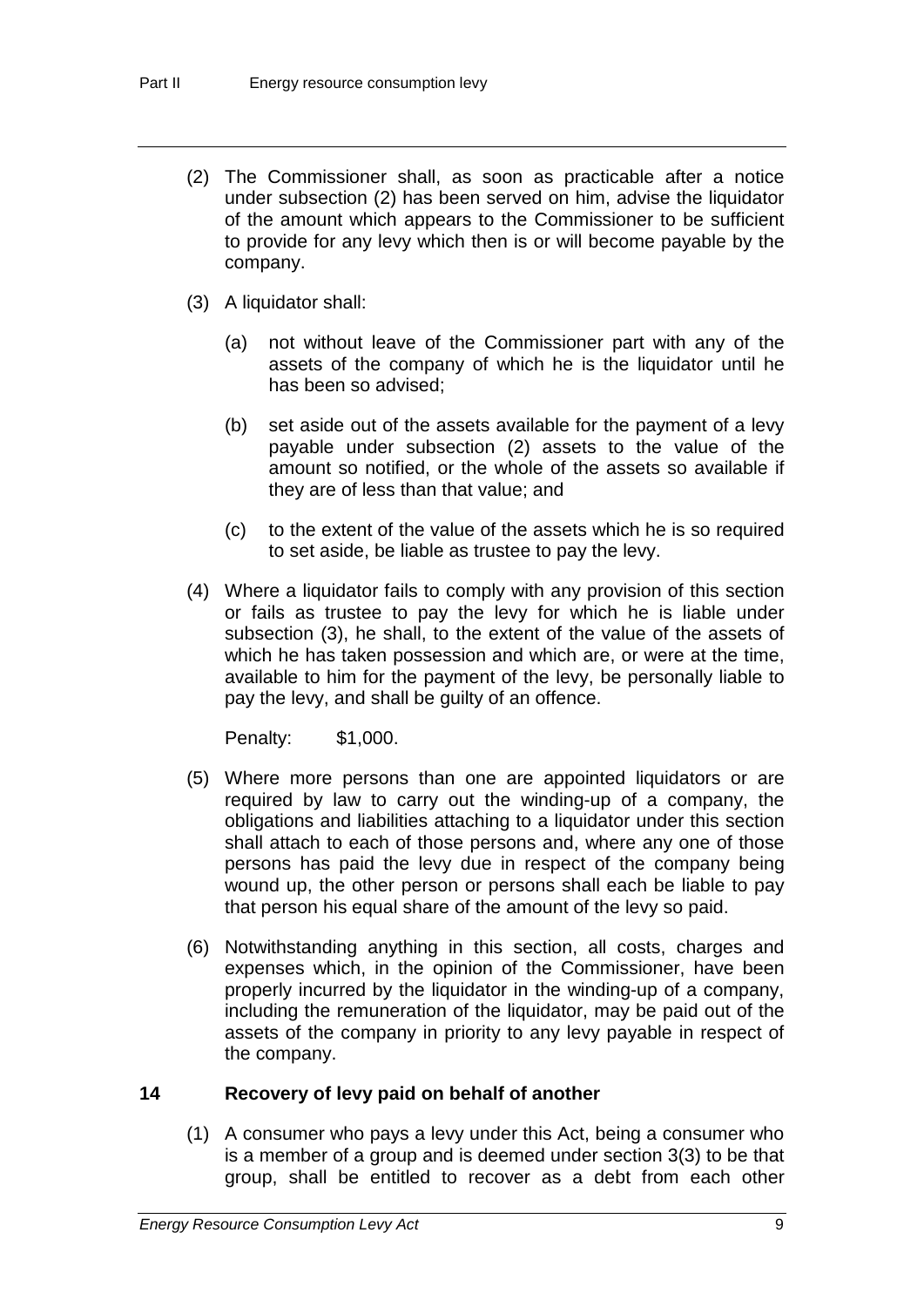member of the group a contribution of a sum which bears to the levy paid the same proportion as the number of litres of levy oil consumed by that other member bears to the total number of litres of levy oil consumed upon which the levy was paid.

(2) A person who, under this Act, pays any levy for or on behalf of any other person who was legally bound to pay the levy shall be entitled to recover the amount so paid from that other person as a debt, together with the costs of recovery, or to retain or deduct that amount out of any money in his hands belonging to or payable to that other person.

#### **Part III Miscellaneous**

#### **15 Application of** *Taxation (Administration) Act*

- (1) The Commissioner shall have the general administration of this Act.
- (2) Subject to this Act, all the provisions of the *Taxation (Administration) Act*, with any necessary modification, shall apply in respect of the levy as if:
	- (a) the levy were a duty payable under that Act;
	- (b) a return under this Act were a return required under that Act; and
	- (c) a consumer were a person liable to pay duty under that Act.

#### **16 Regulations**

The Administrator may make regulations, not inconsistent with this Act, prescribing matters:

- (a) required or permitted to be prescribed; or
- (b) necessary or convenient to be prescribed for carrying out or giving effect to this Act.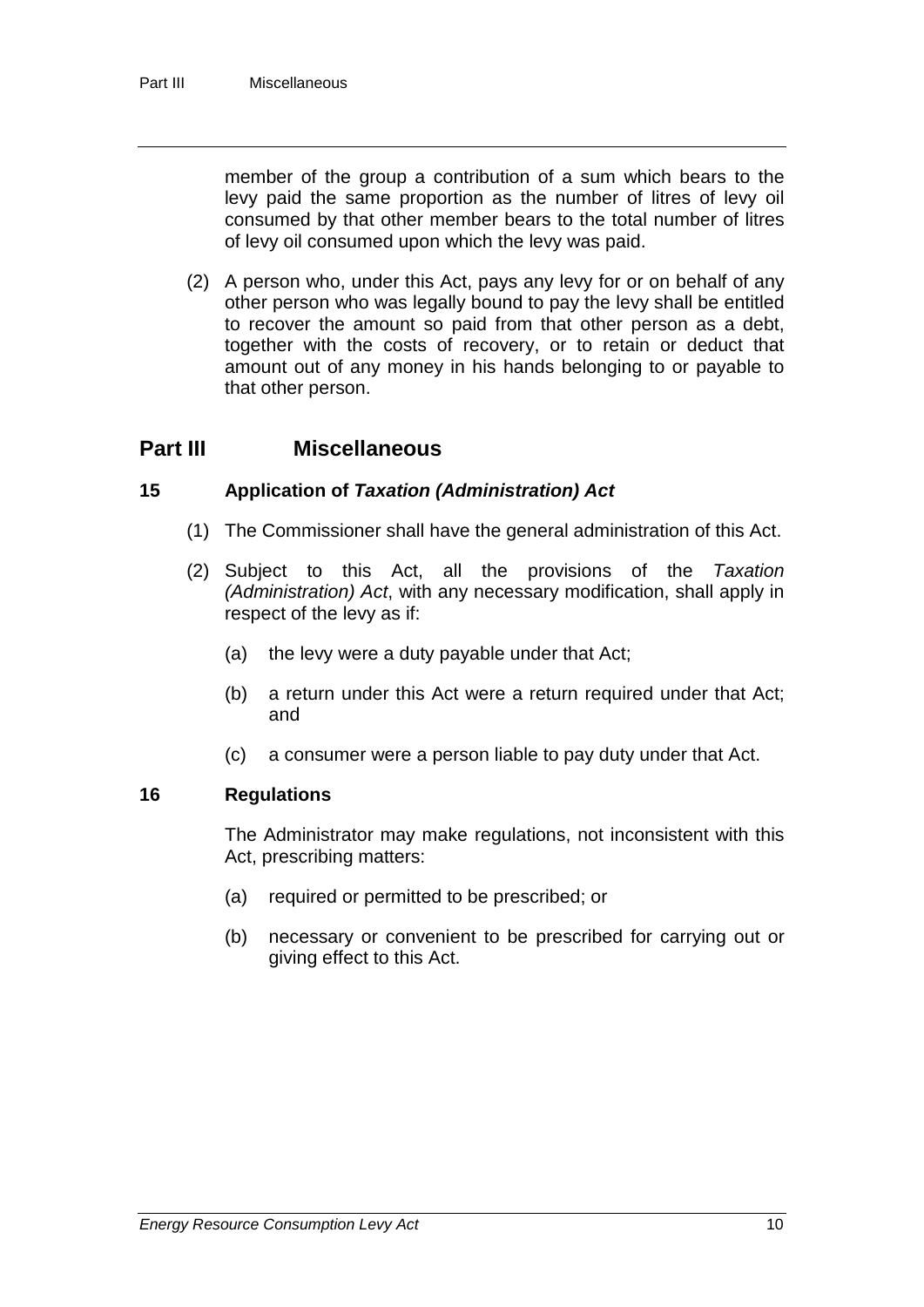#### **ENDNOTES**

**1 KEY**

Key to abbreviations

| $amd = amended$         | $od = order$                        |
|-------------------------|-------------------------------------|
| $app = appendix$        | $om = omitted$                      |
| $bl = by-law$           | $pt = Part$                         |
| $ch = Chapter$          | $r =$ regulation/rule               |
| $cl = clause$           | $rem = remainder$                   |
| $div = Division$        | renum = renumbered                  |
| $exp = expires/expired$ | $rep = repeated$                    |
| $f =$ forms             | $s = section$                       |
| Gaz = Gazette           | $sch = Schedule$                    |
| $h dg =$ heading        | $sdiv = Subdivision$                |
| ins = inserted          | <b>SL</b> = Subordinate Legislation |
| It = $long$ title       | sub = substituted                   |
| $nc = not commenced$    |                                     |

#### **2 LIST OF LEGISLATION**

*Energy Resource Consumption Levy Act 1985* **(Act No. 53, 1985)**

Assent date 25 November 1985<br>Commenced 1 December 1985 (

## *Companies and Securities (Consequential Amendments) Act 1986* **(Act No. 18, 1986)** Assent date 30 June 1986<br>Commenced 1 July 1986 (s

1 December 1985 (s 2)

1 July 1986 (s 2)

# *Corporations (Consequential Amendments) Act 1990* **(Act No. 59, 1990)**

Assent date 14 December 1990<br>Commenced 1 January 1991 (s 2 1 January 1991 (s 2, s 2 *Corporations (Northern Territory) Act 1990* (Act No. 56, 1990) and *Gaz* S76, 21 December 1990)

|             | <b>Energy Resources Consumption Levy Amendment Act 1992 (Act No. 42, 1992)</b> |  |
|-------------|--------------------------------------------------------------------------------|--|
| Assent date | 7 September 1992                                                               |  |
| Commenced   | 1 September 1992 (s 2)                                                         |  |

*Energy Resources Consumption Levy Amendment Act 1995* **(Act No. 29, 1995)** Assent date 26 June 1995<br>Commenced 1 July 1995 (s 1 July 1995 (s 2)

#### *Corporations Reform (Consequential Amendments NT) Act 2001* **(Act No. 17, 2001)**

| Assent date | 29 June 2001         |
|-------------|----------------------|
| Commenced   | 15 July 2001         |
|             | $20041$ and $C_{11}$ |

Commenced 15 July 2001 (s 2, s 2 Corporations Act 2001 (Cth Act No. 50, 2001) and Cth *Gaz* S285, 13 July 2001)